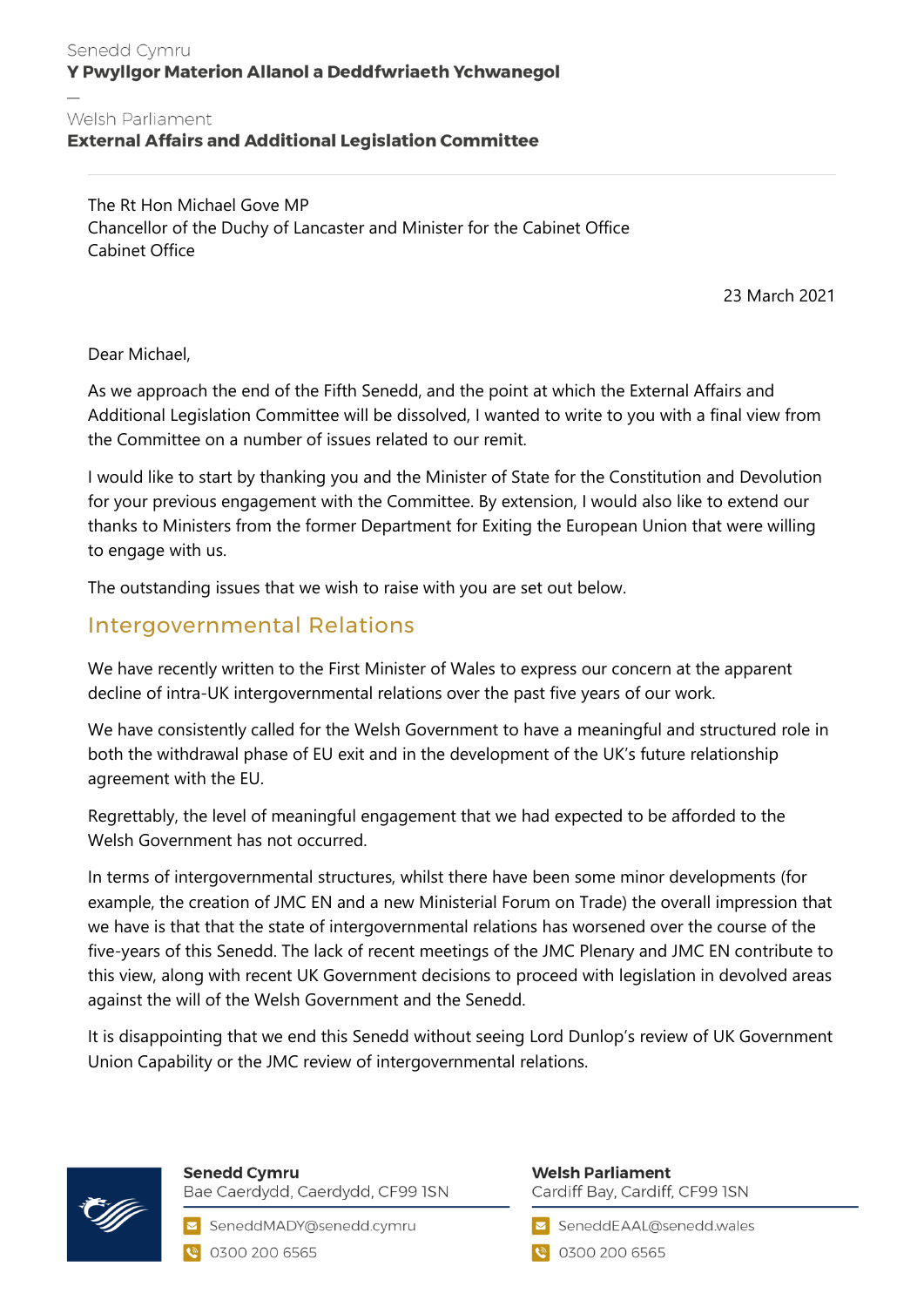Following the establishment of new governments in Wales and Scotland later this year, we hope that renewed efforts can be made by all governments to improve both the structure and conduct of UK intergovernmental relations.

# Governance of the UK-EU Trade and Cooperation Agreement

We believe that the Welsh Government should have a formal role in the governance arrangements associated with the TCA, insofar as they relate directly to an area of devolved policy or have a material impact on devolved policy.

There is a need for a clear structure for engagement with devolved governments in relation to the work of the Partnership Council. A good starting point would be something akin to the arrangements that existed under the JMC Europe. We understand that the EU has confirmed the possibility of individual Member States sending representatives to the Partnership Council which we believe strengthens the case for devolved representation. .

Additionally, there should be Welsh Government representation on the specialised committees, working groups and domestic advisory groups where their work relates to or has a material impact on devolved policy areas.

Given the devolved governments and legislatures' responsibility for implementing much of the TCA, we believe that this broader base of representation and engagement can only be positive from the perspective of ensuring that the TCA is implemented in an efficient and effective manner.

In line with our comments above we believe that it is vital that the Civil Society Forum envisaged by the TCA should also include a balance of representatives and organisations from across the UK in order to ensure that it takes account of the interests of every part of the United Kingdom.

# UK-EU Parliamentary Partnership Assembly

We have recently written to senior members of both Houses of Parliament to seek Senedd representation as part of the UK Parliament's delegation.

Whilst we presume that this is ultimately a matter for the UK Parliament to decide, I draw your attention to this as I understand that the UK Government might be playing a role in developing arrangements in relation to the PPA.

I would be grateful if you could consider our position, should the UK Government be playing a role. Senedd officials would be very happy to discuss this with your officials should developments occur whilst the Senedd is not sitting due to its elections.

If possible, a response to this letter by the end of the month would be much appreciated as the Committee will, effectively, cease to operate shortly thereafter.

A later reply will be held by Senedd officials and communicated to a relevant committee of the Sixth Senedd, once established.